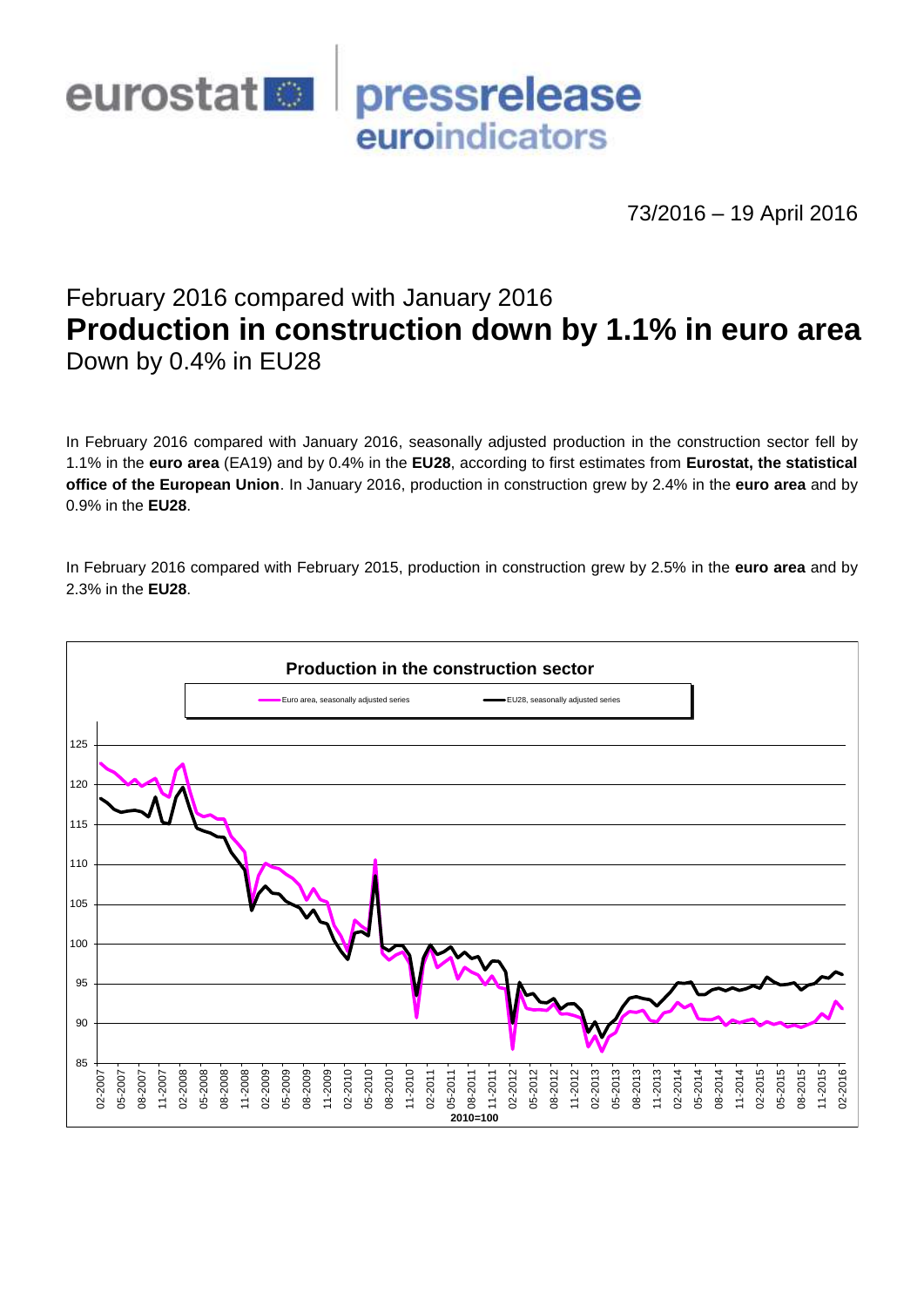# **Monthly comparison by construction sector and by Member State**

The decrease of 1.1% in production in construction in the **euro area** in February 2016, compared with January 2016, is due to building construction falling by 1.5%, while civil engineering grew by 0.9%.

In the **EU28,** the decrease of 0.4% is due to building construction falling by 0.5%, while civil engineering grew by 0.3%.

Among Member States for which data are available, the largest decreases in production in construction were recorded in **France** (-6.0%), **Sweden** (-5.1%) and **Slovenia** (-4.1%), and the highest increases in **Romania** (+5.1%), the **United Kingdom** (+3.1%) and **Bulgaria** (+2.7%).

#### **Annual comparison by construction sector and by Member State**

The increase of 2.5% in production in construction in the **euro area** in February 2016, compared with February 2015, is due to building construction rising by 2.8% and civil engineering by 1.3%.

In the **EU28**, the increase of 2.3% is due to building construction rising by 2.9%, while civil engineering fell by 1.4%.

Among Member States for which data are available, the highest increases in production in construction were recorded in **Slovakia** (+18.8%), **Spain** (+13.0%) and **Sweden** (+11.3%), and the largest decreases in **Slovenia** (-30.8%), **Hungary** (-19.3%) and **Poland** (-10.1%).

#### Geographical information

The **euro area** (EA19) includes Belgium, Germany, Estonia, Ireland, Greece, Spain, France, Italy, Cyprus, Latvia, Lithuania, Luxembourg, Malta, the Netherlands, Austria, Portugal, Slovenia, Slovakia and Finland.

The **European Union** (EU28) includes Belgium, Bulgaria, the Czech Republic, Denmark, Germany, Estonia, Ireland, Greece, Spain, France, Croatia, Italy, Cyprus, Latvia, Lithuania, Luxembourg, Hungary, Malta, the Netherlands, Austria, Poland, Portugal, Romania, Slovenia, Slovakia, Finland, Sweden and the United Kingdom.

Estonia, Ireland, Greece, Croatia, Cyprus, Latvia, Lithuania and Malta are not required to supply monthly data under Council Regulation 1165/98.

#### Methods and definitions

The **index of production in construction** approximates the evolution of the volume of production within the sector, broken down into building construction and civil engineering.

**Seasonally adjusted** euro area and EU series are calculated by aggregating the seasonally adjusted national data. Eurostat carries out the seasonal adjustment of the data for those countries that do not adjust their data for seasonal effects.

The monthly index as presented in this News Release is calculated only on the basis of the data of those countries reporting monthly data. Missing observations from Member States for recent months are estimated for the calculation of the euro area and the EU aggregates.

#### Revisions and timetable

Data of previous months have been revised compared with those issued in News Release [50/2016](http://ec.europa.eu/eurostat/documents/2995521/7209246/4-16032016-AP-EN.pdf/8b1b44e6-6b45-4297-bfd8-400a8885c241) of 16 March 2016. The monthly percentage changes for January 2016 have been revised from +3.6% to +2.4% for the euro area and from +1.6% to +0.9% for the EU28. The annual percentage changes have been revised from +6.0% to +4.9% for the euro area and from +4.4% to +3.7% for the EU28.

#### For more information

Eurosta[t database section](http://ec.europa.eu/eurostat/web/short-term-business-statistics/data/database) on short-term business statistics Eurosta[t Statistics Explained article](http://ec.europa.eu/eurostat/statistics-explained/index.php/Construction_production_(volume)_index_overview) on the production in construction index Th[e weights of the Member States](https://circabc.europa.eu/w/browse/5e6d1e48-056c-4c6a-8278-3ab138bcf575) in the EU and euro area aggregates (See file EU-28\_EA-19 \_NEWS\_RELEASE\_WEIGHTINGS\_2010) Eurostat €-indicator[s release calendar](http://ec.europa.eu/eurostat/news/release-calendar)

#### Issued by: **Eurostat Press Office**

**Tim ALLEN Tel: +352-4301-33 444 [eurostat-pressoffice@ec.europa.eu](mailto:eurostat-pressoffice@ec.europa.eu)** For further information on data:

**Marko CIP Tel: +352-4301-34 858 [marko.cip@ec.europa.eu](mailto:marko.cip@ec.europa.eu)**

[ec.europa.eu/eurostat/](http://ec.europa.eu/eurostat/)

[@EU\\_Eurostat](http://twitter.com/EU_Eurostat)

**Media requests**: Eurostat media support / Tel: +352-4301-33 408 / [eurostat-mediasupport@ec.europa.eu](mailto:eurostat-mediasupport@ec.europa.eu)

ec.europa.eu/eurostat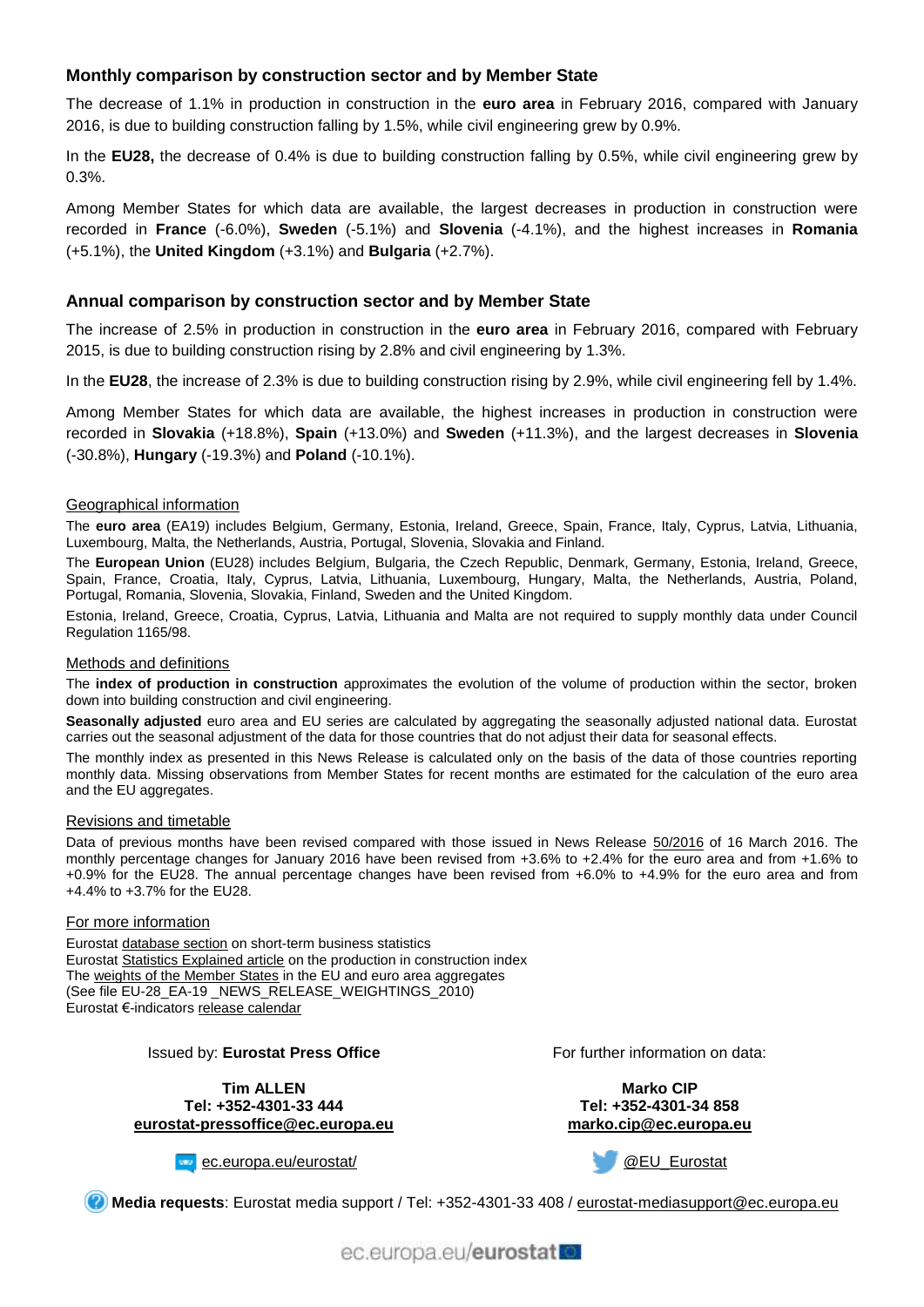# **Production in construction**

|  | % change compared with the previous quarter / previous month* |  |  |  |  |
|--|---------------------------------------------------------------|--|--|--|--|
|--|---------------------------------------------------------------|--|--|--|--|

|                    | $Q1 - 15$ | $Q2-15$ | $Q3-15$ | Q4-15  | Sep-15 | <b>Oct-15</b> | <b>Nov-15</b> | Dec-15 | $Jan-16$ | Feb-16 |
|--------------------|-----------|---------|---------|--------|--------|---------------|---------------|--------|----------|--------|
| <b>EA19</b>        |           |         |         |        |        |               |               |        |          |        |
| Total construction | $-0.1$    | $-0.4$  | $-0.2$  | 1.1    | 0.4    | 0.4           | 1.1           | $-0.7$ | 2.4      | $-1.1$ |
| <b>Building</b>    | 0.0       | $-0.2$  | $-0.3$  | 1.4    | 0.5    | 0.5           | 1.4           | $-0.7$ | 2.9      | $-1.5$ |
| Civil engineering  | $-0.2$    | $-1.1$  | $-0.3$  | 0.6    | $-0.9$ | 1.3           | $-0.7$        | $-0.1$ | 0.8      | 0.9    |
| <b>EU28</b>        |           |         |         |        |        |               |               |        |          |        |
| Total construction | 0.7       | 0.0     | $-0.3$  | 0.9    | 0.7    | 0.2           | 0.9           | $-0.2$ | 0.9      | $-0.4$ |
| <b>Building</b>    | 0.2       | 0.1     | $-0.2$  | 1.0    | 1.0    | 0.3           | 1.0           | $-0.7$ | 1.7      | $-0.5$ |
| Civil engineering  | 3.8       | $-0.4$  | $-0.6$  | $-0.1$ | $-1.0$ | 0.2           | $-0.5$        | 2.5    | $-2.9$   | 0.3    |

The source datasets are available [here](http://appsso.eurostat.ec.europa.eu/nui/show.do?query=BOOKMARK_DS-069599_QID_-67365B53_UID_-3F171EB0&layout=TIME,C,X,0;GEO,L,Y,0;NACE_R2,L,Y,1;INDIC_BT,L,Z,0;S_ADJ,C,Z,1;UNIT,L,Z,2;INDICATORS,C,Z,3;&zSelection=DS-069599INDIC_BT,PROD;DS-069599S_ADJ,SWDA;DS-069599INDICATORS,OBS_FLAG;DS-069599UNIT,PCH_PRE;&rankName1=UNIT_1_2_-1_2&rankName2=INDIC-BT_1_2_-1_2&rankName3=INDICATORS_1_2_-1_2&rankName4=S-ADJ_1_2_-1_2&rankName5=TIME_1_0_0_0&rankName6=GEO_1_0_0_1&rankName7=NACE-R2_1_0_1_1&sortR=ASC_-1_FIRST&sortC=ASC_-1_FIRST&rStp=&cStp=&rDCh=&cDCh=&rDM=true&cDM=true&footnes=false&empty=false&wai=false&time_mode=ROLLING&time_most_recent=false&lang=EN&cfo=%23%23%23%2C%23%23%23.%23%23%23) (quarterly data) and here (monthly data).

| <b>Total construction</b> | Q1-15  | $Q2-15$ | Q3-15   | Q4-15  | <b>Sep-15</b> | <b>Oct-15</b> | <b>Nov-15</b> | <b>Dec-15</b>  | <b>Jan-16</b> | Feb-16       |
|---------------------------|--------|---------|---------|--------|---------------|---------------|---------------|----------------|---------------|--------------|
| <b>EA19</b>               | $-0.1$ | $-0.4$  | $-0.2$  | 1.1    | 0.4           | 0.4           | 1.1           | $-0.7$         | 2.4           | $-1.1$       |
| <b>EU28</b>               | 0.7    | 0.0     | $-0.3$  | 0.9    | 0.7           | 0.2           | 0.9           | $-0.2$         | 0.9           | $-0.4$       |
| <b>Belgium</b>            | $-0.2$ | $-1.0$  | 0.0     | $-1.0$ | $-1.0$        | 0.9           | $-1.9$        | 0.1            | 3.2           |              |
| <b>Bulgaria</b>           | 2.2    | $-0.8$  | $-1.0$  | $-1.1$ | $-0.4$        | 0.8           | $-1.6$        | $-0.7$         | $-2.0$        | 2.7          |
| <b>Czech Republic</b>     | 5.8    | 1.3     | $-1.7$  | $-3.7$ | 0.3           | $-2.7$        | 0.2           | $-1.1$         | 0.8           | $1.2$        |
| <b>Denmark</b>            | 2.3    | $-0.4$  | 0.7     | 2.3    | 1.0           | 0.7           | 0.3           | $-1.0$         | 1.3           |              |
| Germany                   | 0.2    | $-2.0$  | $-0.7$  | 0.9    | $-1.6$        | 1.1           | 1.5           | $-1.3$         | 4.5           | $1.3$        |
| Estonia**                 | $-9.0$ | $-2.0$  | 1.9     | 2.4    |               |               |               |                |               |              |
| Ireland**                 | 0.6    | 6.1     | 1.2     | $1.3$  |               |               |               |                |               |              |
| Greece**                  | 8.3    | $-13.1$ | $-18.3$ | 16.8   |               |               |               |                |               |              |
| Spain                     | $-1.8$ | 1.6     | 1.9     | 2.9    | 1.5           | 1.2           | $-0.5$        | 2.3            | 2.6           | 0.2          |
| <b>France</b>             | $-0.6$ | $-0.9$  | $-1.3$  | 0.7    | 2.2           | 0.4           | 1.4           | $-3.7$         | 4.5           | $-6.0$       |
| Croatia**                 | 0.4    | $-0.4$  | $-0.4$  | $-1.0$ |               |               |               |                |               |              |
| Italy                     | 0.0    | $-0.8$  | $-0.2$  | $1.2$  | $-1.0$        | 0.0           | 3.0           | $-0.3$         | $-1.6$        | 0.3          |
| Cyprus**                  | 5.6    | 5.1     | 4.5     | 4.7    |               |               |               |                |               |              |
| Latvia**                  | 2.7    | $-3.7$  | 1.4     | $-5.9$ |               |               |               |                |               |              |
| Lithuania**               | $-2.5$ | $-1.6$  | $-4.1$  | $-3.6$ |               |               |               |                |               |              |
| Luxembourg                | $-0.5$ | $-2.4$  | 1.7     | 1.7    | 4.2           | 0.0           | 3.5           | $-2.0$         | 9.6           |              |
| <b>Hungary</b>            | 4.8    | $-0.1$  | $-4.2$  | $-0.2$ | 7.3           | $-7.4$        | 4.3           | 2.4            | $-20.7$       | 1.0          |
| Malta**                   | 8.9    | 0.1     | 0.3     | 0.1    |               |               |               |                |               |              |
| <b>Netherlands</b>        | 0.9    | 2.9     | 0.4     | $1.1$  | 1.9           | $-1.0$        | 0.1           | 2.5            | $-0.3$        | 0.0          |
| Austria                   | 2.2    | $-3.1$  | $-0.7$  | 0.1    | $-0.4$        | $-2.8$        | 5.1           | $-0.9$         | $-1.2$        |              |
| Poland                    | 3.3    | $-2.6$  | $-2.6$  | $-0.7$ | $-1.3$        | $-1.6$        | 2.8           | $-0.7$         | $-3.2$        | $-0.7$       |
| Portugal                  | 0.1    | $-1.5$  | $-0.5$  | $-2.4$ | $-2.2$        | $-0.9$        | 0.0           | $-1.3$         | 0.6           | $-0.6$       |
| Romania                   | 3.6    | $-1.7$  | 1.8     | 6.4    | 0.0           | 2.2           | 3.3           | 5.8            | $-9.7$        | 5.1          |
| Slovenia                  | 7.6    | $-3.3$  | $-8.4$  | $-4.9$ | $-1.9$        | $-3.0$        | 13.6          | $-22.5$        | 0.2           | $-4.1$       |
| Slovakia                  | 10.5   | 6.8     | 3.7     | 3.9    | 9.3           | 2.4           | $-6.0$        | 5.5            | $-6.3$        | 2.0          |
| Finland                   | 2.4    | 3.3     | $-0.5$  | 0.2    | $-1.4$        | 0.6           | 1.1           | $-2.2$         | 2.9           | $\mathbf{c}$ |
| Sweden                    | 3.7    | 5.0     | 4.0     | 4.0    | 1.4           | 2.6           | 0.8           | 1.0            | 3.1           | $-5.1$       |
| <b>United Kingdom</b>     | 2.0    | 0.7     | $-1.3$  | $-0.6$ | 1.6           | $-0.6$        | $-0.4$        | 1.3            | $-3.7$        | 3.1          |
| <b>Norway</b>             | $-0.2$ | 0.7     | 1.0     | 0.6    |               |               |               |                |               |              |
| Switzerland               | $-0.7$ | $-1.7$  | $-1.0$  | $-0.4$ |               |               |               | $\ddot{\cdot}$ |               |              |

\* Calendar and seasonally adjusted

\*\* These Member States are not required to supply monthly data under Council Regulation 1165/98

: Data not available

c Confidential

The source datasets are available [here](http://appsso.eurostat.ec.europa.eu/nui/show.do?query=BOOKMARK_DS-069599_QID_-1BB314F4_UID_-3F171EB0&layout=TIME,C,X,0;GEO,L,Y,0;INDIC_BT,L,Z,0;S_ADJ,C,Z,1;UNIT,L,Z,2;NACE_R2,L,Z,3;INDICATORS,C,Z,4;&zSelection=DS-069599NACE_R2,F;DS-069599INDIC_BT,PROD;DS-069599S_ADJ,SWDA;DS-069599INDICATORS,OBS_FLAG;DS-069599UNIT,PCH_PRE;&rankName1=UNIT_1_2_-1_2&rankName2=INDIC-BT_1_2_-1_2&rankName3=INDICATORS_1_2_-1_2&rankName4=S-ADJ_1_2_-1_2&rankName5=NACE-R2_1_2_-1_2&rankName6=TIME_1_0_0_0&rankName7=GEO_1_0_0_1&sortR=ASC_-1_FIRST&sortC=ASC_-1_FIRST&rStp=&cStp=&rDCh=&cDCh=&rDM=true&cDM=true&footnes=false&empty=false&wai=false&time_mode=ROLLING&time_most_recent=false&lang=EN&cfo=%23%23%23%2C%23%23%23.%23%23%23) (quarterly data) and here (monthly data).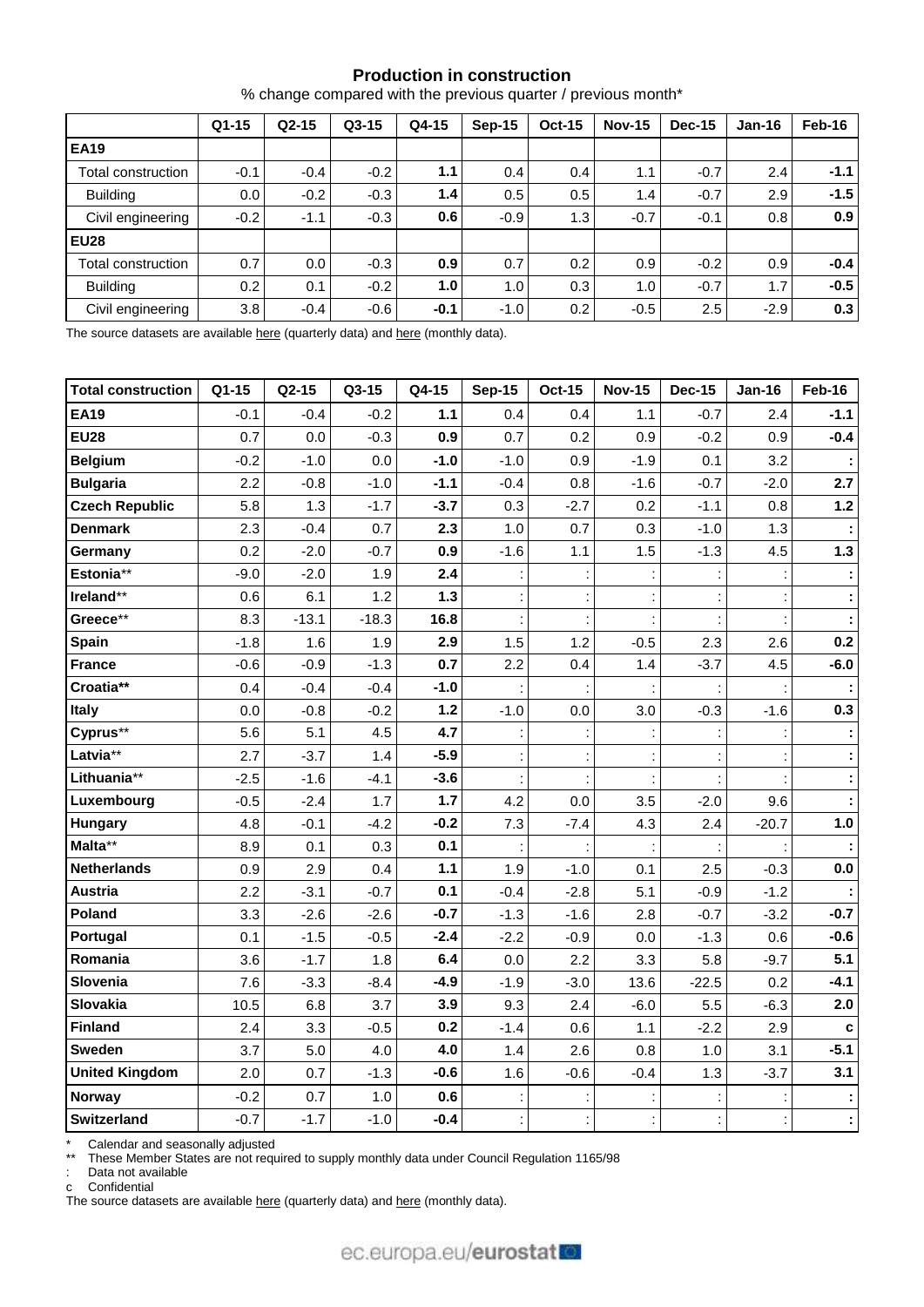## **Production in construction**

% change compared with the same quarter / the same month of the previous year\*

|                    | $Q1 - 15$ | $Q2-15$          | $Q3-15$ | Q4-15            | $Sep-15$ | <b>Oct-15</b> | <b>Nov-15</b> | <b>Dec-15</b> | $Jan-16$ | Feb-16           |
|--------------------|-----------|------------------|---------|------------------|----------|---------------|---------------|---------------|----------|------------------|
| <b>EA19</b>        |           |                  |         |                  |          |               |               |               |          |                  |
| Total construction | $-1.9$    | $-1.0$           | $-1.1$  | 0.3              | $-0.3$   | 0.0           | 0.4           | 0.5           | 4.9      | 2.5              |
| <b>Building</b>    | $-2.5$    | $-0.9$           | $-1.2$  | 0.7              | $-0.3$   | $-0.2$        | 0.7           | 1.7           | 5.8      | 2.8              |
| Civil engineering  | 0.4       | $-1.0$           | $-0.6$  | $-1.4$           | $-0.3$   | 0.7           | $-0.9$        | $-4.2$        | 0.2      | 1.3 <sub>l</sub> |
| <b>EU28</b>        |           |                  |         |                  |          |               |               |               |          |                  |
| Total construction | 0.5       | 1.2 <sub>1</sub> | 0.2     | 1.2 <sub>1</sub> | 0.5      | 0.8           | 1.2           | 1.6           | 3.7      | 2.3              |
| <b>Building</b>    | $-0.4$    | 0.7              | $-0.5$  | 1.0              | 0.0      | 0.4           | 1.0           | 1.6           | 4.5      | 2.9              |
| Civil engineering  | 6.0       | 5.0              | 4.7     | 2.2              | 3.7      | 3.1           | 2.0           | 2.4           | $-0.9$   | $-1.4$           |

The source datasets are available [here](http://appsso.eurostat.ec.europa.eu/nui/show.do?query=BOOKMARK_DS-069599_QID_-AB4F977_UID_-3F171EB0&layout=TIME,C,X,0;GEO,L,Y,0;NACE_R2,L,Y,1;INDIC_BT,L,Z,0;S_ADJ,C,Z,1;UNIT,L,Z,2;INDICATORS,C,Z,3;&zSelection=DS-069599INDIC_BT,PROD;DS-069599S_ADJ,SWDA;DS-069599INDICATORS,OBS_FLAG;DS-069599UNIT,PCH_PRE;&rankName1=UNIT_1_2_-1_2&rankName2=INDIC-BT_1_2_-1_2&rankName3=INDICATORS_1_2_-1_2&rankName4=S-ADJ_1_2_-1_2&rankName5=TIME_1_0_0_0&rankName6=GEO_1_0_0_1&rankName7=NACE-R2_1_0_1_1&sortR=ASC_-1_FIRST&sortC=ASC_-1_FIRST&rStp=&cStp=&rDCh=&cDCh=&rDM=true&cDM=true&footnes=false&empty=false&wai=false&time_mode=ROLLING&time_most_recent=false&lang=EN&cfo=%23%23%23%2C%23%23%23.%23%23%23) (quarterly data) and here (monthly data).

| <b>Total construction</b> | Q1-15   | Q2-15  | Q3-15   | Q4-15   | <b>Sep-15</b> | <b>Oct-15</b> | <b>Nov-15</b> | <b>Dec-15</b> | <b>Jan-16</b> | Feb-16  |
|---------------------------|---------|--------|---------|---------|---------------|---------------|---------------|---------------|---------------|---------|
| <b>EA19</b>               | $-1.9$  | $-1.0$ | $-1.1$  | 0.3     | $-0.3$        | 0.0           | 0.4           | 0.5           | 4.9           | 2.5     |
| <b>EU28</b>               | 0.5     | 1.2    | 0.2     | $1.2$   | 0.5           | 0.8           | 1.2           | 1.6           | 3.7           | 2.3     |
| <b>Belgium</b>            | $-2.4$  | $-1.5$ | $-1.4$  | $-3.9$  | $-3.6$        | 0.4           | $-7.0$        | $-6.4$        | 4.0           |         |
| <b>Bulgaria</b>           | 2.9     | 3.8    | 1.7     | 0.2     | 0.3           | 2.7           | $-0.5$        | $-2.1$        | $-10.4$       | $-1.9$  |
| <b>Czech Republic</b>     | 9.4     | 12.3   | 8.3     | $1.1$   | 4.8           | 0.4           | 1.1           | 1.9           | $-8.1$        | $-3.1$  |
| <b>Denmark</b>            | 4.6     | 6.2    | 3.8     | 4.7     | 3.8           | 4.1           | 3.4           | 7.5           | 6.4           |         |
| Germany                   | $-3.8$  | $-2.1$ | $-2.3$  | $-1.5$  | $-2.6$        | $-1.3$        | $-0.5$        | $-2.8$        | 1.7           | 5.8     |
| Estonia**                 | $-3.2$  | $-6.0$ | $-4.6$  | $-6.9$  |               |               |               |               |               |         |
| Ireland**                 | 9.4     | 10.2   | 5.6     | 8.6     |               |               |               |               |               |         |
| Greece**                  | 46.0    | 5.3    | $-27.2$ | $-10.1$ |               |               |               |               |               |         |
| <b>Spain</b>              | 1.6     | $-0.5$ | 0.4     | 4.0     | 3.3           | 8.2           | $-1.2$        | 5.3           | 19.5          | 13.0    |
| <b>France</b>             | $-5.9$  | $-4.8$ | $-4.1$  | $-2.0$  | $-2.7$        | $-2.5$        | 0.7           | $-4.5$        | 0.8           | $-5.3$  |
| Croatia**                 | $-1.2$  | $-0.3$ | 0.1     | $-1.4$  |               |               |               |               |               |         |
| Italy                     | $-3.0$  | $-2.8$ | $-1.5$  | 0.2     | $-1.0$        | $-3.9$        | 4.0           | 1.1           | $-1.7$        | 0.3     |
| Cyprus**                  | $-13.5$ | $-0.3$ | 8.6     | 24.0    |               |               |               |               |               |         |
| Latvia**                  | $-0.1$  | $-3.4$ | 4.9     | $-6.2$  |               |               |               |               |               |         |
| Lithuania**               | 10.1    | 7.0    | $-6.4$  | $-15.2$ |               |               |               |               |               |         |
| Luxembourg                | $-3.3$  | $-0.9$ | $-0.7$  | 0.4     | $-1.4$        | $-1.1$        | 2.9           | $-0.7$        | 13.2          |         |
| <b>Hungary</b>            | 9.6     | 6.4    | $-0.3$  | $-0.3$  | 7.2           | $-9.1$        | $-0.2$        | 8.0           | $-20.2$       | $-19.3$ |
| Malta**                   | 11.2    | 10.7   | 10.5    | 9.5     |               |               |               |               |               |         |
| <b>Netherlands</b>        | 6.4     | 12.6   | 8.7     | 4.4     | 8.6           | 2.1           | 0.8           | 14.6          | 6.5           | 4.6     |
| Austria                   | $-3.4$  | $-3.2$ | $-2.4$  | $-1.5$  | $-3.0$        | $-5.8$        | 1.0           | 0.2           | $-4.5$        |         |
| Poland                    | 1.0     | 1.8    | $-0.2$  | $-2.5$  | $-1.9$        | $-3.4$        | $-1.9$        | $-2.4$        | $-6.2$        | $-10.1$ |
| Portugal                  | $-0.7$  | $-2.5$ | $-2.4$  | $-4.4$  | $-3.4$        | $-3.8$        | $-4.2$        | $-5.2$        | $-4.9$        | $-3.8$  |
| Romania                   | 13.0    | 9.2    | 8.6     | 12.1    | 3.0           | 12.0          | 9.8           | 13.9          | 0.4           | 8.1     |
| Slovenia                  | 0.3     | $-8.9$ | $-12.5$ | $-8.3$  | $-10.7$       | $-11.6$       | 7.0           | $-22.2$       | $-24.3$       | $-30.8$ |
| Slovakia                  | 4.8     | 18.3   | 19.9    | 23.3    | 25.3          | 28.9          | 15.6          | 25.7          | 16.4          | 18.8    |
| Finland                   | 4.0     | 7.1    | 6.2     | 5.1     | 5.3           | 5.7           | 6.4           | 3.3           | 8.7           | c       |
| <b>Sweden</b>             | 8.5     | 13.7   | 14.4    | 17.7    | 14.5          | 16.9          | 16.6          | 19.7          | 22.0          | 11.3    |
| <b>United Kingdom</b>     | 6.7     | 5.7    | 1.2     | 0.9     | 0.1           | 0.4           | 0.9           | 1.5           | $-2.9$        | 1.4     |
| <b>Norway</b>             | 2.0     | 0.7    | 1.0     | 2.2     |               |               |               |               |               |         |
| <b>Switzerland</b>        | $-2.7$  | $-2.8$ | $-6.1$  | $-5.0$  |               |               |               |               |               |         |

\* Calendar adjusted

\*\* These Member States are not required to supply monthly data under Council Regulation 1165/98

: Data not available

c Confidential

The source datasets are available [here](http://appsso.eurostat.ec.europa.eu/nui/show.do?query=BOOKMARK_DS-069599_QID_-1710547F_UID_-3F171EB0&layout=TIME,C,X,0;GEO,L,Y,0;INDIC_BT,L,Z,0;S_ADJ,C,Z,1;UNIT,L,Z,2;NACE_R2,L,Z,3;INDICATORS,C,Z,4;&zSelection=DS-069599NACE_R2,F;DS-069599INDIC_BT,PROD;DS-069599S_ADJ,WDA;DS-069599INDICATORS,OBS_FLAG;DS-069599UNIT,PCH_SM;&rankName1=UNIT_1_2_-1_2&rankName2=INDIC-BT_1_2_-1_2&rankName3=INDICATORS_1_2_-1_2&rankName4=S-ADJ_1_2_-1_2&rankName5=NACE-R2_1_2_-1_2&rankName6=TIME_1_0_0_0&rankName7=GEO_1_0_0_1&sortR=ASC_-1_FIRST&sortC=ASC_-1_FIRST&rStp=&cStp=&rDCh=&cDCh=&rDM=true&cDM=true&footnes=false&empty=false&wai=false&time_mode=ROLLING&time_most_recent=false&lang=EN&cfo=%23%23%23%2C%23%23%23.%23%23%23) (quarterly data) and here (monthly data).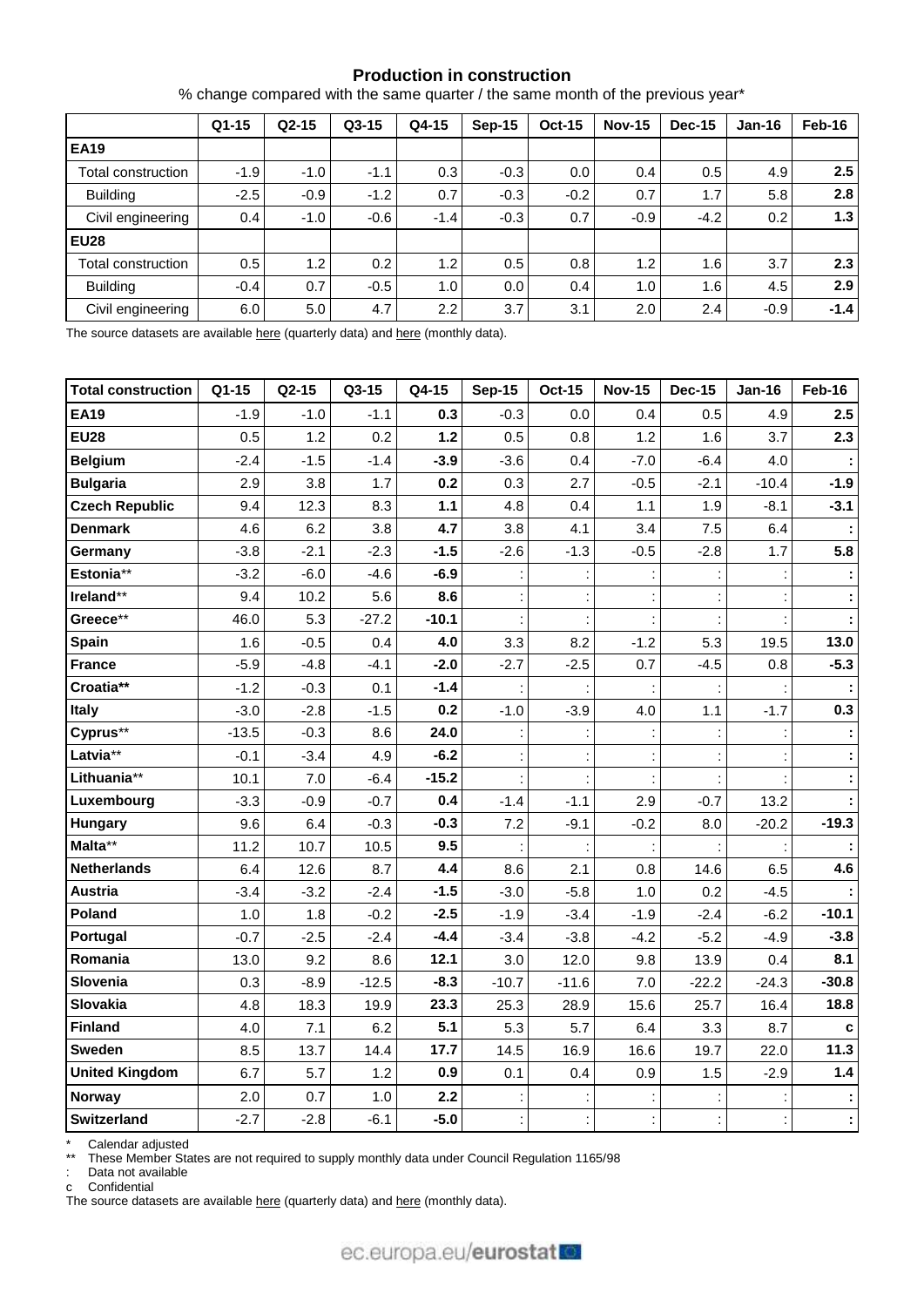# **Monthly indices for production in construction, calendar and seasonally adjusted**

|                       |       |       |       |       |       | (base year 2010) |       |       |       |       |       |       |       |
|-----------------------|-------|-------|-------|-------|-------|------------------|-------|-------|-------|-------|-------|-------|-------|
|                       | 02/15 | 03/15 | 04/15 | 05/15 | 06/15 | 07/15            | 08/15 | 09/15 | 10/15 | 11/15 | 12/15 | 01/16 | 02/16 |
| <b>EA19</b>           | 89.7  | 90.2  | 89.9  | 90.1  | 89.6  | 89.8             | 89.5  | 89.9  | 90.2  | 91.2  | 90.6  | 92.8  | 91.8  |
| <b>EU28</b>           | 94.4  | 95.8  | 95.2  | 94.8  | 94.9  | 95.1             | 94.2  | 94.8  | 95.0  | 95.9  | 95.7  | 96.5  | 96.1  |
| <b>Belgium</b>        | 99.7  | 100.1 | 98.2  | 99.3  | 99.0  | 99.3             | 99.1  | 98.1  | 99.0  | 97.1  | 97.3  | 100.4 |       |
| <b>Bulgaria</b>       | 91.2  | 92.9  | 91.3  | 89.3  | 93.1  | 91.1             | 90.1  | 89.7  | 90.4  | 89.0  | 88.4  | 86.7  | 89.0  |
| <b>Czech Republic</b> | 92.3  | 95.2  | 95.0  | 94.5  | 94.1  | 94.6             | 91.9  | 92.2  | 89.7  | 89.9  | 88.9  | 89.6  | 90.7  |
| <b>Denmark</b>        | 115.0 | 119.0 | 111.8 | 114.4 | 118.3 | 112.9            | 116.3 | 117.5 | 118.4 | 118.8 | 117.6 | 119.1 |       |
| Germany               | 106.9 | 107.3 | 106.3 | 106.4 | 104.0 | 104.7            | 105.7 | 104.0 | 105.1 | 106.7 | 105.3 | 110.0 | 111.4 |
| <b>Spain</b>          | 89.6  | 89.2  | 91.0  | 90.8  | 91.4  | 92.0             | 92.6  | 94.0  | 95.1  | 94.6  | 96.8  | 99.3  | 99.5  |
| <b>France</b>         | 87.5  | 88.0  | 86.9  | 87.5  | 86.5  | 86.7             | 84.4  | 86.3  | 86.7  | 87.9  | 84.6  | 88.4  | 83.1  |
| Italy                 | 67.2  | 67.2  | 67.5  | 67.3  | 66.7  | 67.2             | 67.3  | 66.6  | 66.6  | 68.6  | 68.4  | 67.3  | 67.5  |
| Luxembourg            | 94.3  | 98.5  | 95.6  | 90.9  | 95.3  | 99.4             | 91.7  | 95.6  | 95.5  | 98.9  | 97.0  | 106.3 |       |
| Hungary               | 109.3 | 116.9 | 113.9 | 110.4 | 110.6 | 106.2            | 103.5 | 111.1 | 102.9 | 107.3 | 109.9 | 87.2  | 88.1  |
| <b>Netherlands</b>    | 95.3  | 97.6  | 96.8  | 99.0  | 100.4 | 98.8             | 98.4  | 100.3 | 99.3  | 99.4  | 101.9 | 101.6 | 101.6 |
| Austria               | 102.4 | 104.1 | 102.8 | 99.9  | 100.4 | 100.2            | 100.6 | 100.2 | 97.4  | 102.4 | 101.5 | 100.3 |       |
| <b>Poland</b>         | 107.4 | 107.8 | 108.6 | 103.3 | 98.9  | 101.0            | 101.5 | 100.2 | 98.6  | 101.4 | 100.7 | 97.5  | 96.8  |
| Portugal              | 55.0  | 56.4  | 55.0  | 55.1  | 54.6  | 54.6             | 55.2  | 54.0  | 53.5  | 53.5  | 52.8  | 53.1  | 52.8  |
| Romania               | 104.0 | 107.7 | 103.6 | 99.2  | 103.4 | 104.2            | 103.7 | 103.7 | 106.0 | 109.5 | 115.9 | 104.6 | 109.9 |
| Slovenia              | 74.4  | 73.4  | 73.1  | 69.8  | 68.6  | 66.5             | 64.2  | 63.0  | 61.1  | 69.4  | 53.8  | 53.9  | 51.7  |
| Slovakia              | 84.5  | 86.0  | 87.4  | 90.4  | 94.5  | 95.0             | 89.4  | 97.7  | 100.1 | 94.0  | 99.2  | 93.0  | 94.9  |
| <b>Finland</b>        | 107.1 | 110.9 | 109.6 | 111.5 | 110.8 | 109.7            | 111.1 | 109.6 | 110.3 | 111.5 | 109.1 | 112.3 | C     |
| Sweden                | 111.1 | 112.8 | 114.9 | 116.7 | 115.5 | 121.0            | 119.2 | 120.9 | 124.1 | 125.1 | 126.4 | 130.3 | 123.6 |
| <b>United Kingdom</b> | 106.4 | 111.2 | 109.6 | 106.8 | 110.2 | 109.5            | 105.5 | 107.2 | 106.6 | 106.2 | 107.6 | 103.6 | 106.8 |

The source dataset is available [here.](http://appsso.eurostat.ec.europa.eu/nui/show.do?query=BOOKMARK_DS-069591_QID_-22192B10_UID_-3F171EB0&layout=TIME,C,X,0;GEO,L,Y,0;INDIC_BT,L,Z,0;NACE_R2,L,Z,1;S_ADJ,L,Z,2;UNIT,L,Z,3;INDICATORS,C,Z,4;&zSelection=DS-069591NACE_R2,F;DS-069591INDICATORS,OBS_FLAG;DS-069591S_ADJ,SCA;DS-069591INDIC_BT,PROD;DS-069591UNIT,I10;&rankName1=UNIT_1_2_-1_2&rankName2=INDIC-BT_1_2_-1_2&rankName3=INDICATORS_1_2_-1_2&rankName4=S-ADJ_1_2_-1_2&rankName5=NACE-R2_1_2_-1_2&rankName6=TIME_1_0_0_0&rankName7=GEO_1_2_0_1&sortC=ASC_-1_FIRST&rStp=&cStp=&rDCh=&cDCh=&rDM=true&cDM=true&footnes=false&empty=false&wai=false&time_mode=ROLLING&time_most_recent=true&lang=EN&cfo=%23%23%23%2C%23%23%23.%23%23%23)

# **Quarterly indices for production in construction, calendar and seasonally adjusted**

|                       |       |       |       | (base year 2010) |       |                     |       |       |
|-----------------------|-------|-------|-------|------------------|-------|---------------------|-------|-------|
|                       | Q1-14 | Q2-14 | Q3-14 | Q4-14            | Q1-15 | $Q2-15$             | Q3-15 | Q4-15 |
| <b>EA19</b>           | 91.5  | 90.7  | 90.0  | 89.9             | 89.9  | 89.5                | 89.3  | 90.3  |
| <b>EU28</b>           | 94.1  | 93.6  | 93.8  | 93.9             | 94.6  | 94.5                | 94.2  | 95.0  |
| <b>Belgium</b>        | 103.1 | 101.0 | 100.6 | 100.0            | 99.8  | 98.8                | 98.8  | 97.8  |
| <b>Bulgaria</b>       | 89.4  | 88.3  | 88.8  | 90.0             | 92.0  | 91.2                | 90.3  | 89.3  |
| <b>Czech Republic</b> | 87.2  | 85.3  | 86.3  | 88.2             | 93.3  | 94.5                | 92.9  | 89.5  |
| <b>Denmark</b>        | 110.5 | 108.1 | 111.4 | 112.7            | 115.3 | 114.8               | 115.6 | 118.2 |
| Germany               | 111.4 | 107.8 | 107.4 | 107.5            | 107.7 | 105.6               | 104.8 | 105.7 |
| <b>Estonia</b>        | 141.7 | 142.9 | 143.6 | 150.8            | 137.2 | 134.5               | 137.0 | 140.3 |
| Ireland               | 95.8  | 98.9  | 97.9  | 100.5            | 101.1 | 107.3               | 108.6 | 110.0 |
| Greece                | 32.9  | 39.5  | 46.3  | 44.1             | 47.8  | 41.5                | 33.9  | 39.6  |
| Spain                 | 88.1  | 92.2  | 90.6  | 91.4             | 89.7  | 91.1                | 92.8  | 95.5  |
| <b>France</b>         | 93.2  | 91.4  | 89.8  | 88.3             | 87.7  | 87.0                | 85.8  | 86.4  |
| <b>Croatia</b>        | 69.5  | 68.5  | 67.8  | 68.3             | 68.6  | 68.3                | 68.0  | 67.3  |
| <b>Italy</b>          | 69.8  | 69.0  | 68.2  | 67.7             | 67.7  | 67.2                | 67.0  | 67.9  |
| <b>Cyprus</b>         | 47.3  | 44.1  | 40.9  | 38.9             | 41.1  | 43.3                | 45.2  | 47.3  |
| Latvia                | 153.7 | 151.8 | 142.4 | 148.2            | 152.2 | 146.5               | 148.5 | 139.7 |
| Lithuania             | 150.3 | 149.5 | 154.9 | 158.1            | 154.1 | 151.6               | 145.4 | 140.1 |
| Luxembourg            | 99.9  | 94.7  | 96.0  | 96.7             | 96.2  | 94.0                | 95.6  | 97.1  |
| Hungary               | 103.5 | 106.1 | 107.2 | 106.6            | 111.7 | 111.6               | 106.9 | 106.7 |
| <b>Malta</b>          | 108.9 | 109.6 | 110.2 | 111.3            | 121.2 | 121.3               | 121.7 | 121.8 |
| <b>Netherlands</b>    | 90.2  | 89.1  | 91.2  | 95.1             | 95.9  | 98.7                | 99.1  | 100.2 |
| <b>Austria</b>        | 108.1 | 104.3 | 102.8 | 102.0            | 104.2 | 101.0               | 100.3 | 100.4 |
| Poland                | 105.6 | 101.2 | 100.9 | 102.9            | 106.3 | 103.6               | 100.9 | 100.2 |
| Portugal              | 56.1  | 56.3  | 55.9  | 55.7             | 55.7  | 54.9                | 54.6  | 53.3  |
| Romania               | 92.5  | 92.9  | 95.0  | 100.2            | 103.8 | 102.1               | 103.9 | 110.5 |
| Slovenia              | 72.5  | 77.4  | 73.8  | 67.8             | 72.9  | 70.5                | 64.6  | 61.4  |
| Slovakia              | 81.9  | 77.0  | 76.6  | 76.9             | 85.0  | 90.8                | 94.1  | 97.8  |
| <b>Finland</b>        | 103.4 | 104.0 | 103.7 | 104.6            | 107.1 | 110.6               | 110.1 | 110.3 |
| Sweden                | 101.9 | 101.7 | 105.2 | 106.3            | 110.2 | 115.7               | 120.4 | 125.2 |
| <b>United Kingdom</b> | 101.7 | 103.4 | 106.3 | 106.0            | 108.1 | 108.9               | 107.4 | 106.8 |
| Norway                | 120.7 | 123.6 | 124.7 | 123.7            | 123.5 | $\overline{1}$ 24.4 | 125.6 | 126.4 |
| Switzerland           | 105.9 | 103.6 | 103.9 | 103.1            | 102.4 | 100.7               | 99.6  | 99.2  |

: Data not available confidential

The source dataset is available [here.](http://appsso.eurostat.ec.europa.eu/nui/show.do?query=BOOKMARK_DS-069621_QID_6712CD31_UID_-3F171EB0&layout=TIME,C,X,0;GEO,L,Y,0;INDIC_BT,L,Z,0;NACE_R2,L,Z,1;S_ADJ,L,Z,2;UNIT,L,Z,3;INDICATORS,C,Z,4;&zSelection=DS-069621UNIT,I10;DS-069621S_ADJ,SCA;DS-069621NACE_R2,F;DS-069621INDICATORS,OBS_FLAG;DS-069621INDIC_BT,PROD;&rankName1=UNIT_1_2_-1_2&rankName2=INDIC-BT_1_2_-1_2&rankName3=INDICATORS_1_2_-1_2&rankName4=S-ADJ_1_2_-1_2&rankName5=NACE-R2_1_2_-1_2&rankName6=TIME_1_0_0_0&rankName7=GEO_1_2_0_1&sortC=ASC_-1_FIRST&rStp=&cStp=&rDCh=&cDCh=&rDM=true&cDM=true&footnes=false&empty=false&wai=false&time_mode=ROLLING&time_most_recent=true&lang=EN&cfo=%23%23%23%2C%23%23%23.%23%23%23)